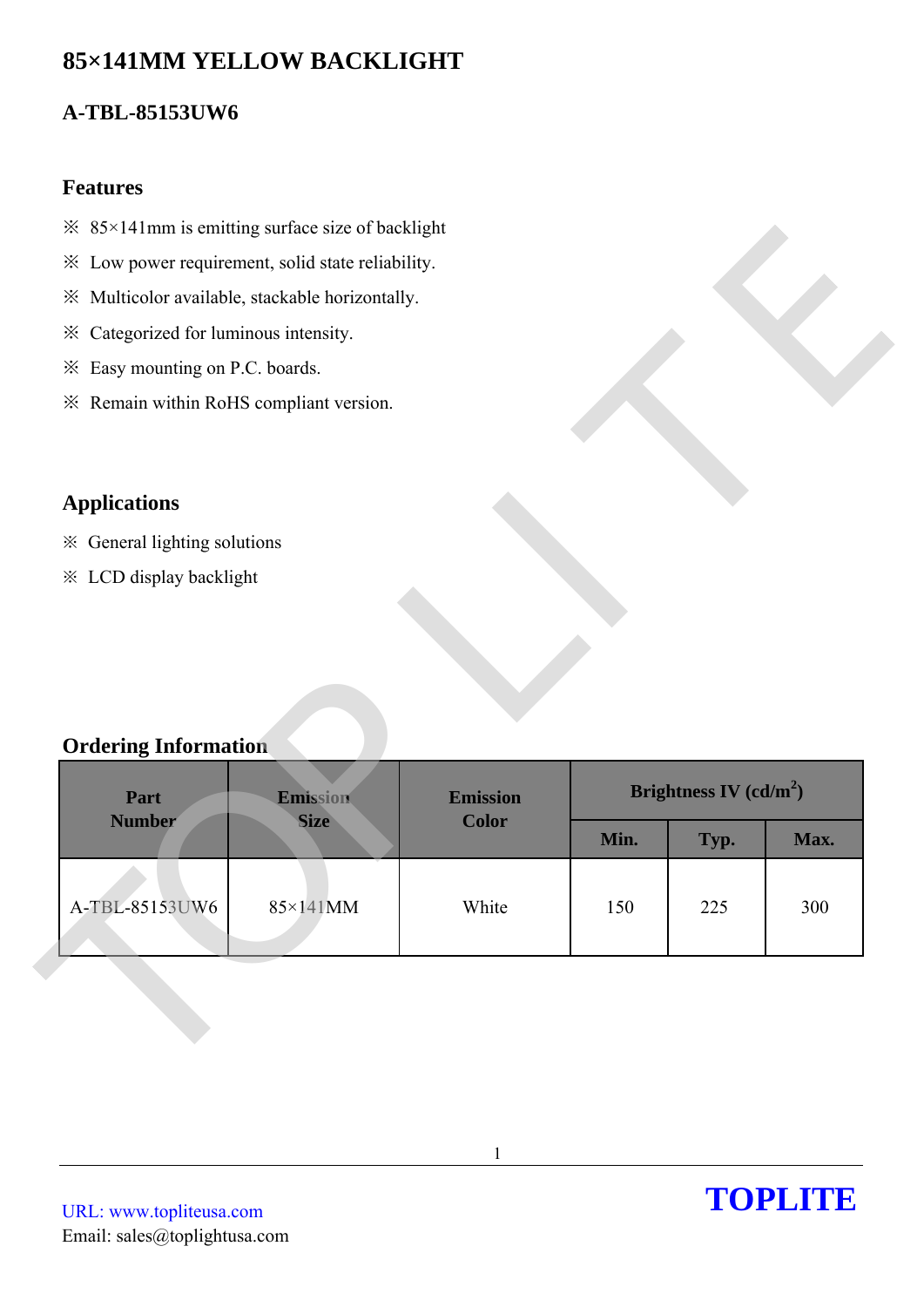## **Maximum Ratings**

| <b>Parameter</b>                                        | <b>Symbol</b> | <b>Value</b>  | Unit           |
|---------------------------------------------------------|---------------|---------------|----------------|
| Operating temperature                                   | $T_{OP}$      | $-35 \sim 85$ | $\mathcal{O}$  |
| Storage temperature                                     | $T_{STG}$     | $-35 \sim 85$ | $\mathfrak{O}$ |
| Peak forward current $(T_A=25 \degree C)$ <sup>*1</sup> | $1_{\rm PF}$  | 150           | m A            |
| Reverse voltage (TA=25 $^{\circ}$ C)                    | $V_{R}$       |               |                |
| Power consumption (TA=25 $^{\circ}$ C)                  |               | 396           | mW             |

## **Electrical / Optical Characteristics (1)**

| Peak forward current $(T_A=25 \degree C)$ * <sup>1</sup><br>Reverse voltage (TA=25 °C)<br>Power consumption (TA=25 $^{\circ}$ C) |        | $I_{PF}$                | 150             |      |
|----------------------------------------------------------------------------------------------------------------------------------|--------|-------------------------|-----------------|------|
|                                                                                                                                  |        |                         |                 | mA   |
|                                                                                                                                  |        | $V_R$                   | $5\overline{)}$ | V    |
|                                                                                                                                  |        | ${\bf P}$               | 396             | mW   |
| *1 at 1/10 Duty Cycle                                                                                                            |        |                         |                 |      |
|                                                                                                                                  |        |                         |                 |      |
| <b>Electrical / Optical Characteristics (1)</b>                                                                                  |        |                         |                 |      |
| $(T_A = 25 \text{ °C} \& \text{ IF} = 20 \text{ mA})$                                                                            |        |                         |                 |      |
| <b>Parameter</b>                                                                                                                 |        | <b>Symbol</b>           | Value           | Unit |
| <b>Wavelength at peak emission</b>                                                                                               | (Typ.) | $\lambda_{\rm P}$       |                 | nm   |
| Spectral bandwidth at 50%                                                                                                        | (Typ.) | $\Delta \lambda$        | 30              | nm   |
|                                                                                                                                  | (Min.) | $I_{\rm F}$             | 60              |      |
| <b>Forward Current</b>                                                                                                           | (Typ.) | $I_{F}$                 | 90              | mA   |
|                                                                                                                                  | (Max.) | $\mathbf{I}_{\text{F}}$ | 120             |      |
|                                                                                                                                  | (Min.) | $V_{F}$                 | $\blacksquare$  |      |
| <b>Forward voltage</b>                                                                                                           | (Typ.) | $V_F$                   | 3.3             | V    |
|                                                                                                                                  | (Max.) | $\rm V_F$               |                 |      |
| <b>Color temperature</b>                                                                                                         | (Min.) | TC                      | 20000           | K    |
|                                                                                                                                  | (Max.) | TC                      | 25000           | K    |
| <b>Luminous Uniformity</b>                                                                                                       | (Typ.) |                         | 67%             |      |
| <b>Discreteness</b>                                                                                                              | (Typ.) |                         | 33%             |      |

# **Luminous Intensity Bin Groups**

| Brightness IV $(cd/m^2)$ |      |      |  |  |  |
|--------------------------|------|------|--|--|--|
| Min.                     | Typ. | Max. |  |  |  |
| 150                      | 225  | 300  |  |  |  |

URL: www.topliteusa.com Email: sales@toplightusa.com

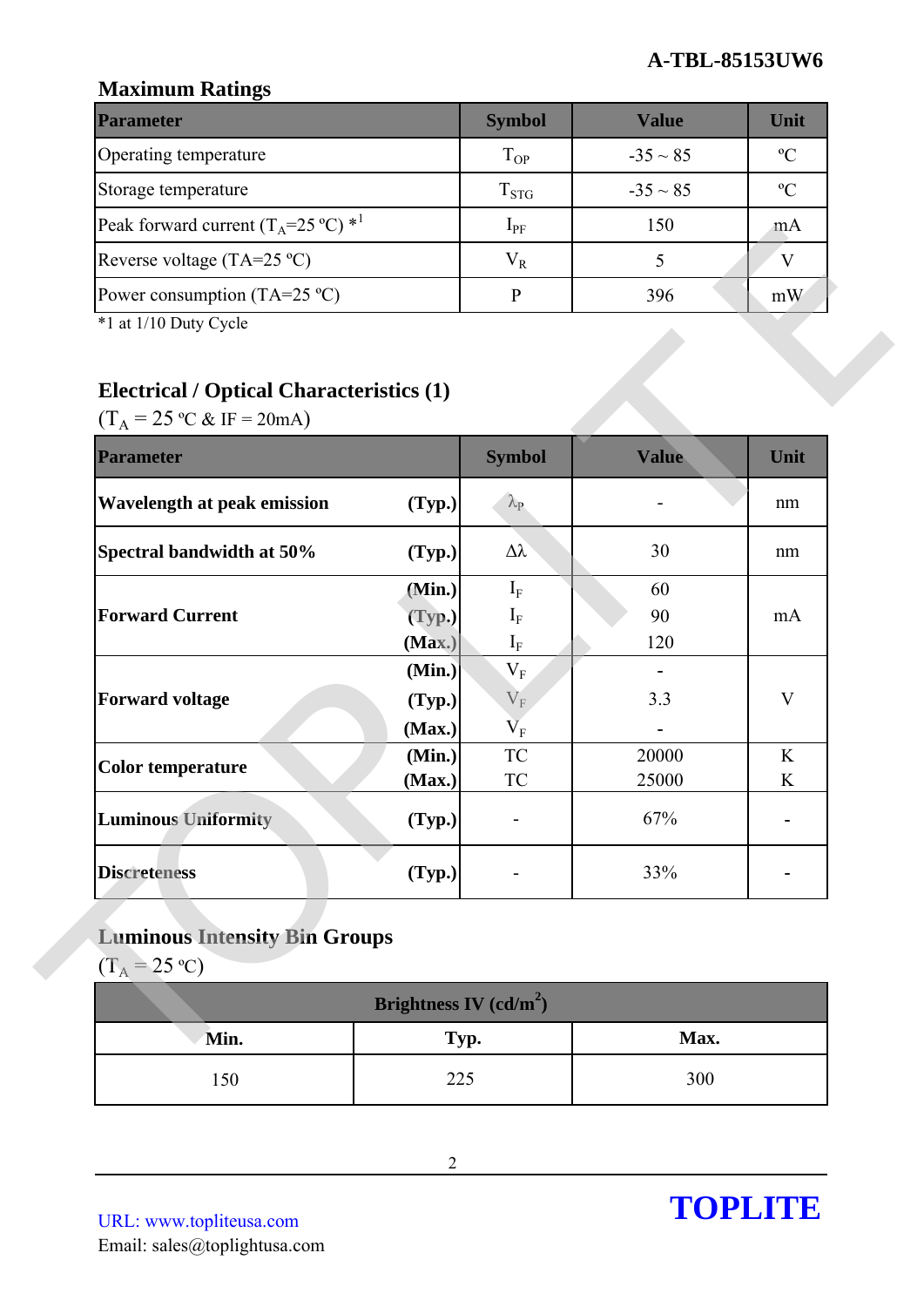### **Electrical/Optical Charateristic (2)**



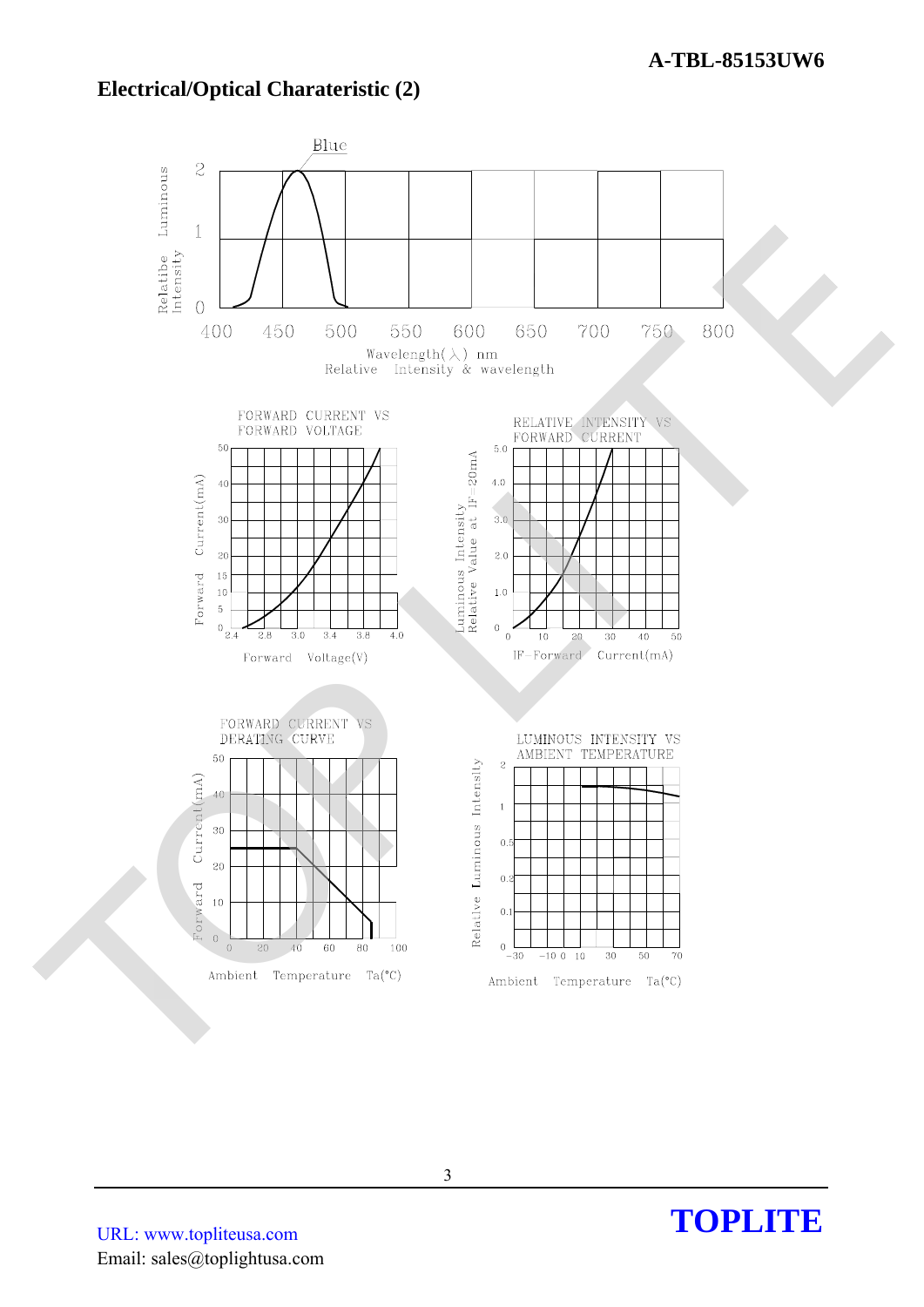## **Package Outline Dimensions**



#### Notes:

- 1. All dimensions are in millimeters. Tolerance is +/-0.25 unless otherwise noted.
- 2. The specifications, characteristics and technical data described in the datasheet are subject to change without prior notice.